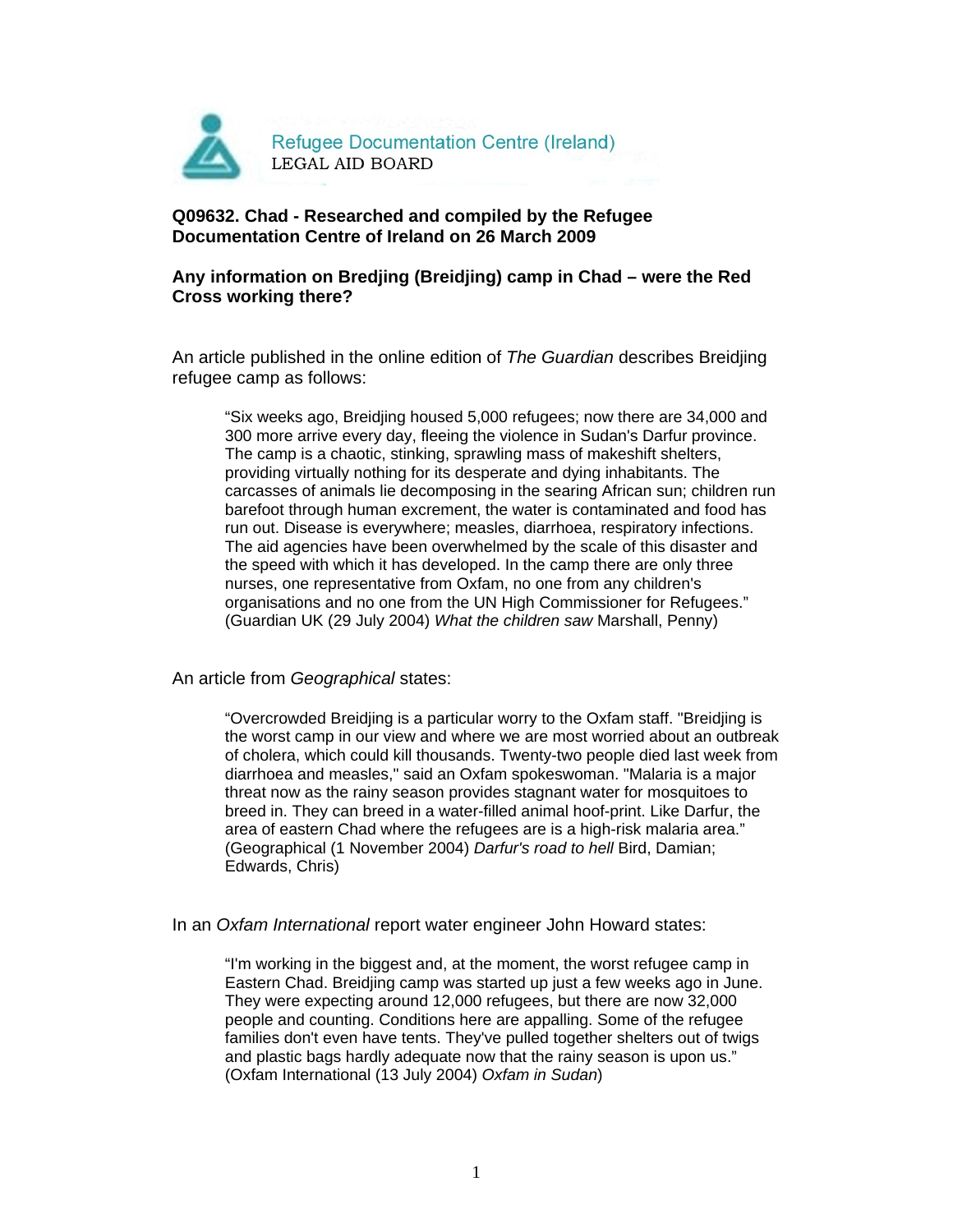An IRIN News report states:

"Breidjing, designed to accommodate 20,000 refugees at most, is today home to twice that number. It takes a good 15 minutes to drive from one end of the camp to the other. First you pass row after row of standard issue brown UNHCR tents - which house the registered refugees -- and then you come to the more makeshift homes of plastic sheeting and acacia branches where the so-called spontaneous refugees eke out the days. Philippe Douryang, who manages the camp for charity CARE, estimates there are 31,000 official refugees and 14,000 spontaneous refugees." (IRIN News (17 September 2004) Chad: Refugees languish in makeshift tents waiting for new camp)

See also an IRIN News report which states:

"Three days later, riots erupted in the Breidjing Camp, 30 km from Farchana, when CARE International employees carrying out sanitation work were attacked by refugees who mistakenly thought they were spies sent by the government of Khartoum." (IRIN News (23 July 2004) Chad: Two Sudanese refugees killed in refugee camp)

A New York Times article states:

"One camp south of here, Breidjing, is packed with 35,000 refugees, more than three times its capacity. Several weeks ago, frustrated by water shortages and overflowing latrines, refugees in Breidjing rioted, demanding better services." (New York Times, The (20 August 2004) Death and Sorrow Stalk Sudanese Across Border Sengupta, Somini)

A document on the website of the International Federation of Red Cross and Red Crescent Societies refers to Bredjing camp as follows:

"The Chad Red Cross and the International Federation have been assisting refugees fleeing the conflict in the Sudanese region of Darfur since December 2003. They currently manage two camps, Tréguine and Bredjing, with a combined population of 43,000 people." (International Federation of Red Cross and Red Crescent Societies (undated) Disaster management – Refugee crisis in Chad)

See also an International Federation of Red Cross and Red Crescent Societies document which states:

"A year ago Fania Mahamat Idriss, 27, arrived in Bredjing, a camp now managed by the Red Cross and home to 29,500 people who fled conflict in neighbouring Sudan." (International Federation of Red Cross and Red Crescent Societies (3 June 2005) Refugees in Chad learn skills for post-camp life North, Rosemarie)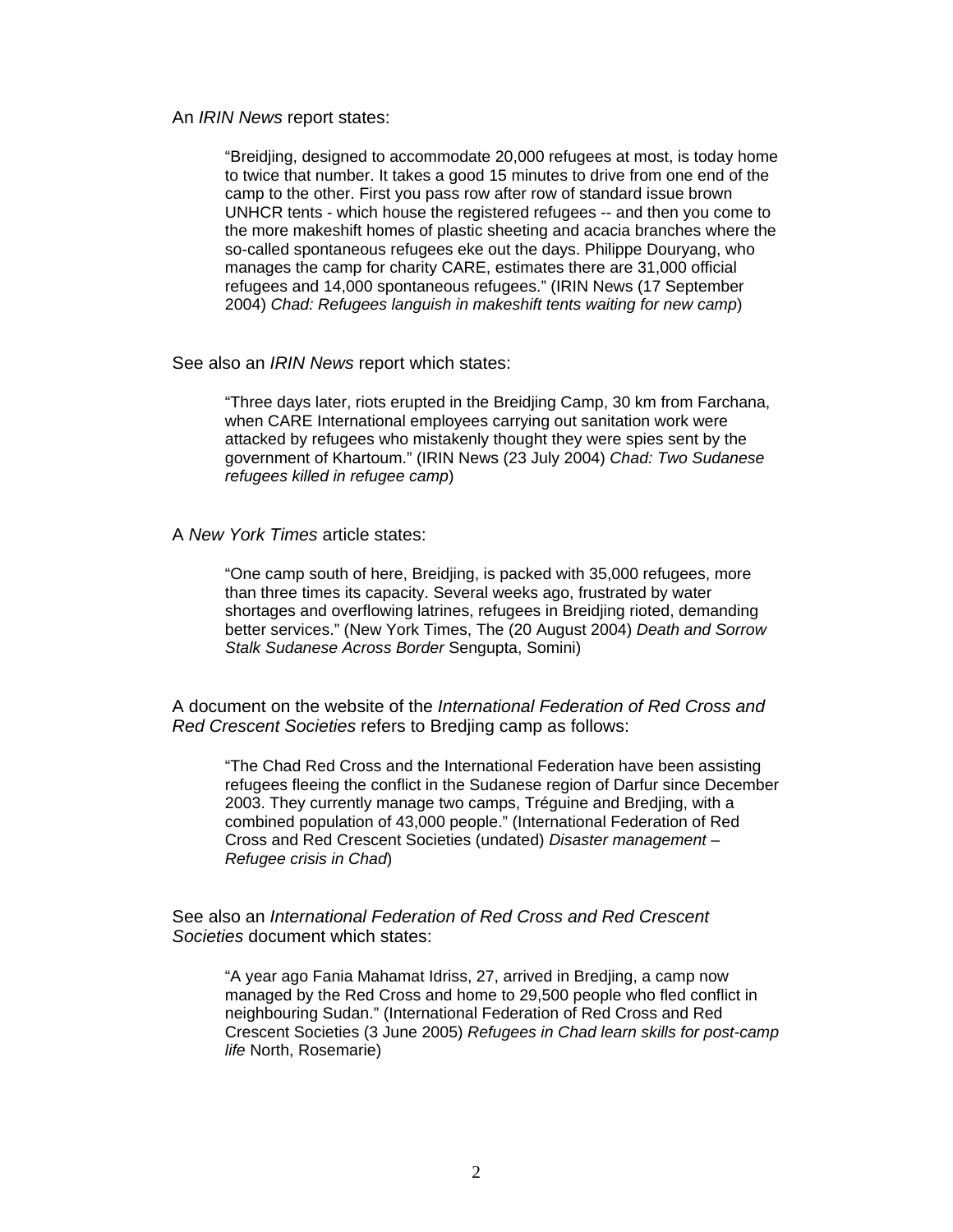In a section titled "Chad's refugee towns" an International Federation of Red Cross and Red Crescent Societies document states:

"In eastern Chad, 43,000 refugees from the troubled Sudanese province of Darfur sheltered in two camps managed by the Chad Red Cross and the International Federation. Most of the refugees at Tréguine and Bredjing camps had fled from their semi-nomadic lives in the countryside. For them, the camps resembled small towns. The Red Cross was concerned with helping them adapt and even profit from their new surroundings." (International Federation of Red Cross and Red Crescent Societies (2005) Annual Report)

This response was prepared after researching publicly accessible information currently available to the Refugee Documentation Centre within time constraints. This response is not and does not purport to be conclusive as to the merit of any particular claim to refugee status or asylum. Please read in full all documents referred to.

## **References:**

Geographical (01 November 2004) Darfur's road to hell Bird, Damian; Edwards, Chris <http://www.lexisnexis.com/uk/nexis/> (Accessed 01 April 2009)

Guardian UK (29 July 2004) What the children saw Marshall, Penny <http://www.guardian.co.uk/world/2004/jul/29/sudan.features11/print> (Accessed 01 April 2009)

IRIN News (17 September 2004) Chad: Refugees languish in makeshift tents waiting for new camp **contract that the example of the example of the example of the example of the example of the example of the example of the example of the example of the example of the example of the example of the ex** <http://www.reliefweb.int/rw/rwb.nsf/AllDocsByUNID/cec15110547ab04685256f> 1200709a76 (Accessed 01 April 2009)

IRIN News (23 July 2004) Chad: Two Sudanese refugees killed in refugee camp and the contract of the contract of the contract of the contract of the contract of the contract of the contract of the contract of the contract of the contract of the contract of the contract of the contract of the c <http://www.irinnews.org/PrintReport.aspx?ReportId=50820> (Accessed 01 April 2009)

New York Times, The (20 August 2004) Death and Sorrow Stalk Sudanese Across Border Sengupta, Somini [http://www.nytimes.com/2004/08/20/world/death-and-sorrow-stalk-sudanese](http://www.nytimes.com/2004/08/20/world/death-and-sorrow-stalk-sudanese-) across- and the contract of the contract of the contract of the contract of the contract of the contract of th <border.html?n=Top/Reference/Times%20Topics/Organizations/A/African%20> <Union&pagewanted=2&pagewanted=print> (Accessed 01 April 2009)